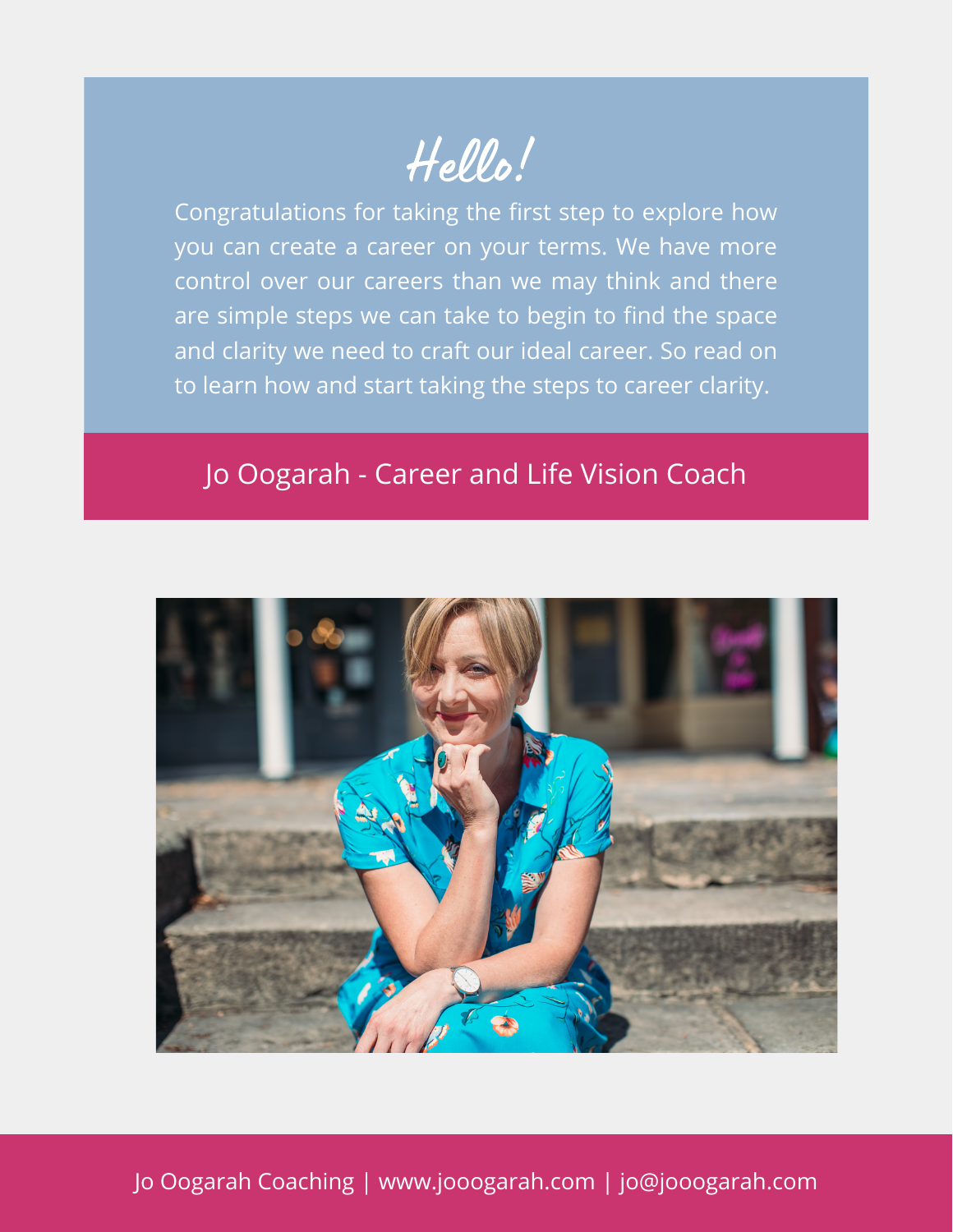

I believe that as we go through our career and our life, we pick up a bunch of experience and skills that we carry with us, to use and develop as we need to.

Life isn't linear, and that's especially true for women. Many of us have to navigate other life priorities such as raising a family which can take our career off on a tangent, with different needs at challenging times in our lives.

But when you understand what is at your core; your core career skills, your core values and your core foundations, then moving forward and shaping your career to fit with your life becomes a whole lot easier!

With 15 years experience as a Career Coach and mum to girls aged 7 and 8, I am passionate about supporting women to continue to progress in their careers whilst maintaining a balanced home life, because, for me, the two go hand in hand.

So take a look at my 8 steps to creating a career on your terms and start thinking about what you want your career and life to look like, in a way that's ideal for you.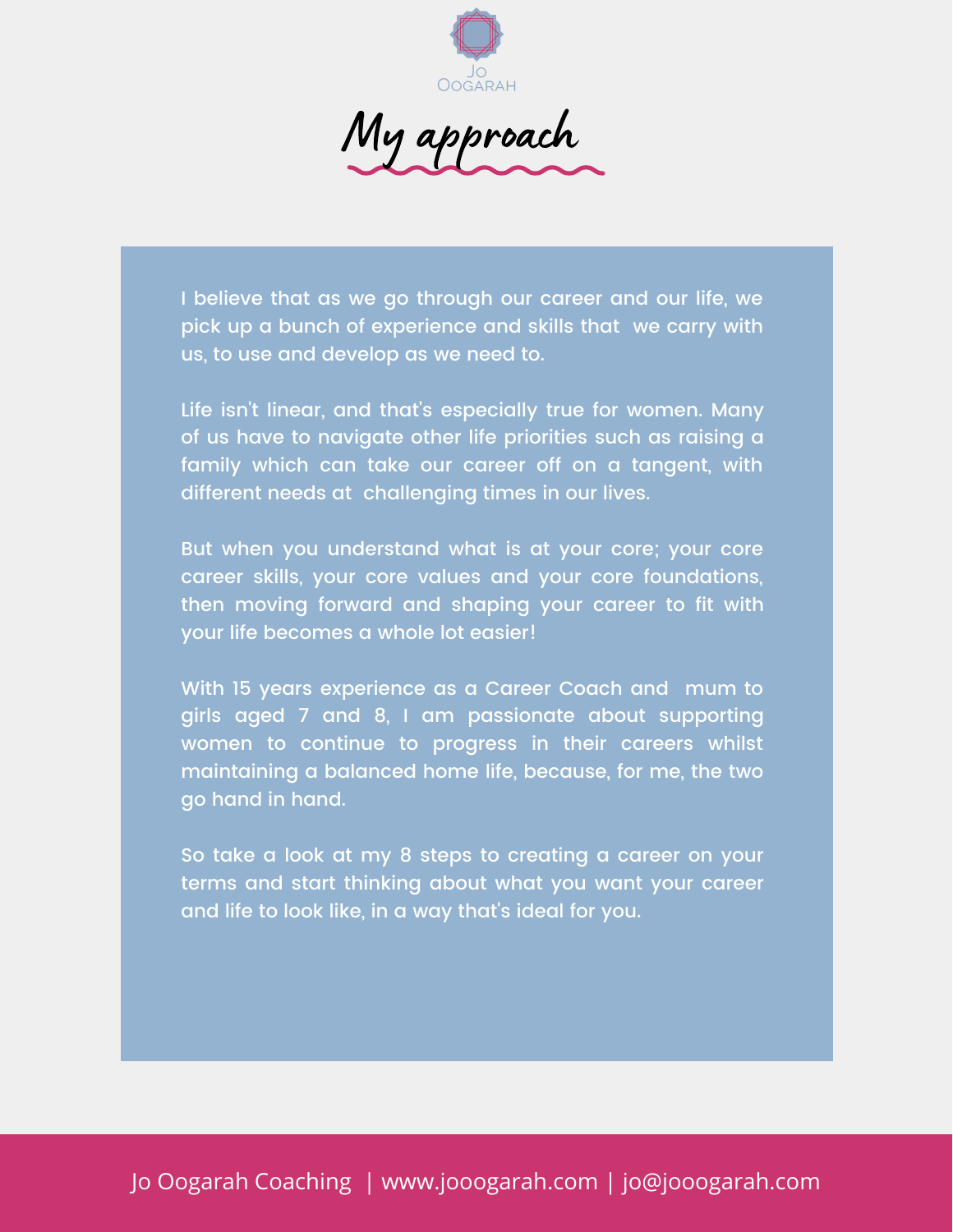

## How to create <sup>a</sup> career on your terms

Move through the steps to begin to create a career that works, just for you





**2 dece rounded.** If work or nome life is overwrielming, start creating space and build your power in the day to day before **Get grounded.** If work or home life is overwhelming, start moving forward with your bigger career ambitions.



**3 Know your career values**. Understand what's driving you.



**4 det to your career core**. What are the elements of your career<br>that you will enjoy whichever way you do it? What are those key **Get to your career core**. What are the elements of your career skills and outcomes that truly drive you and give you satisfaction?

**5** What are your non-negotiables? Ge yourself. What just won't work for you. **What are your non-negotiables?** Get really honest with



**6** Inink of all the ways. What could work for you now, even<br>isn't your ideal way of working in the future? Look at all the **Think of all the ways.** What could work for you now, even if it possible ways of working using your core career kit.



**77 Get creative.** Do you have to follow a path that already exists?<br>Could you pitch a new job role, network into an unadvertised role **Get creative.** Do you have to follow a path that already exists? or start your own business?



**8 Create a vision or your future career**. Then take the steps a get there in a time frame that feels right to you and takes into **Create a vision of your future career**. Then take the steps and account all of your other life goals.